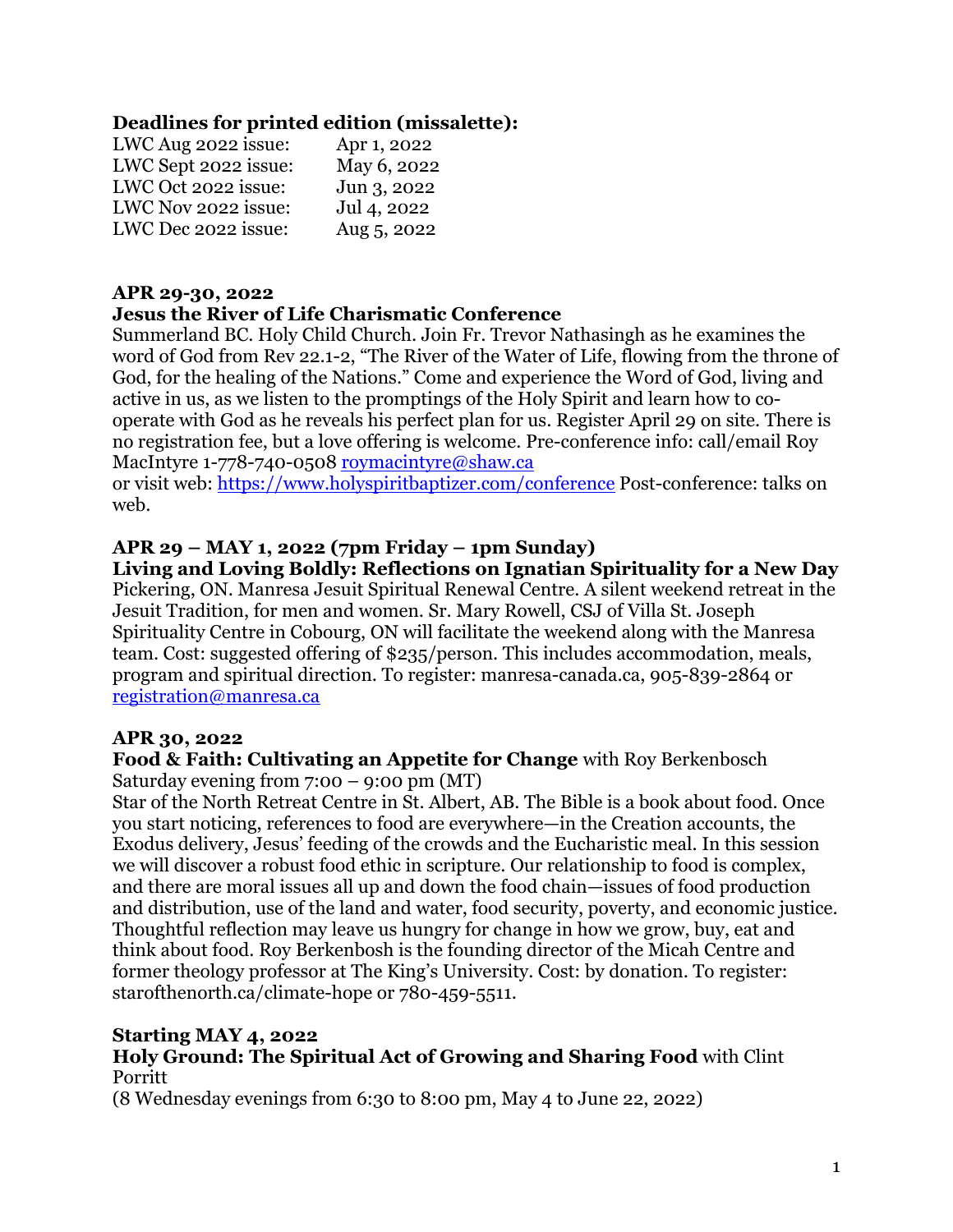Star of the North Retreat Centre in St. Albert, AB. Every moment something is at work beneath our feet, affecting our experience of life on the surface: the canopy of a forest, a meadow of wildflowers, a basket of fresh fruits, a world bathed in the greatness of green. Enter into the spiritual practices of planting seeds, practicing presence, watching where you walk, and getting your hands dirty. These outdoor urban gardening evenings will combine ritual and reflection with hands-on good gardening practices and education around issues of creation care, local food security, and ecological sustainability. Cost: \$120 (onsite only). To register: starofthenorth.ca/holy-ground or 780-459-5511.

## **MAY 6-8, 2022 (7pm Friday – 1pm Sunday) Walking with Jesus**

Pickering, ON. Manresa Jesuit Spiritual Renewal Centre. A silent weekend retreat in the Jesuit Tradition, for men. Fr. Winston Rye, SJ, will facilitate the weekend along with the Manresa team. As the apostles and disciples walked with Jesus, heard him preach, saw what he did in helping people, and what he was willing to do for humanity – for you and me – this retreat will be looking at and walking with Jesus in prayer. For it is in prayerful silence that we can be quiet enough to hear what is being spoken to us in the Scriptures. This is an opportunity to deepen your relationship with Jesus. Cost: suggested offering of \$235/person. This includes accommodation, meals, program and spiritual direction. To register: manresa-canada.ca, 905-839-2864 or registration@manresa.ca

# **Starting MAY 10, 2022**

**Bereavement Support Group** with Wanda Lehman

(8 Tuesday afternoons from 1:30 to 3:00 pm, May 10 to June 28, 2022) Star of the North Retreat Centre in St. Albert, AB. Are you trying to cope as you grieve the death of a loved one? Facilitator Wanda Lehman has an extensive background in counselling, particularly with families in schools, has experienced deep personal loss herself, and knows first-hand the challenges involved in dealing with the death of someone you love. The purpose of this 8-week support group is to provide a safe environment for those who are bereaved to share your stories, gain support through each other, and learn strategies to assist you in coping with your loss. Cost: \$120 (onsite only). To register: starofthenorth.ca/bereavement or 780-459-5511.

## **MAY 12, 2022, 9am–12pm**

## **Sacred Creativity – A series of card making workshops**

Cobourg, ON. Villa St. Joseph Ecology and Spirituality Centre. We have a responsibility in our world for expressing creativity. In each workshop we will create a special card in a context of prayer and enjoyable community. A way of passing on all that we create with love to others. Morning refreshments included. Facilitator: Sr. Donna Smith, CSJ. Covid-safety protocols are in place. Cost per workshop: \$10, inclusive of materials. To register: 905-372-2741, villa@csjcanada.org or www.villastjoseph.ca

## **MAY 12-15, 2022**

## **A Deepening, Intensive Retreat in Centering Prayer**

Martha Retreat Centre, Lethbridge, AB. Enrich your practice of Centering Prayer in this three-day intensive retreat and deepen your relationship with the living Christ. This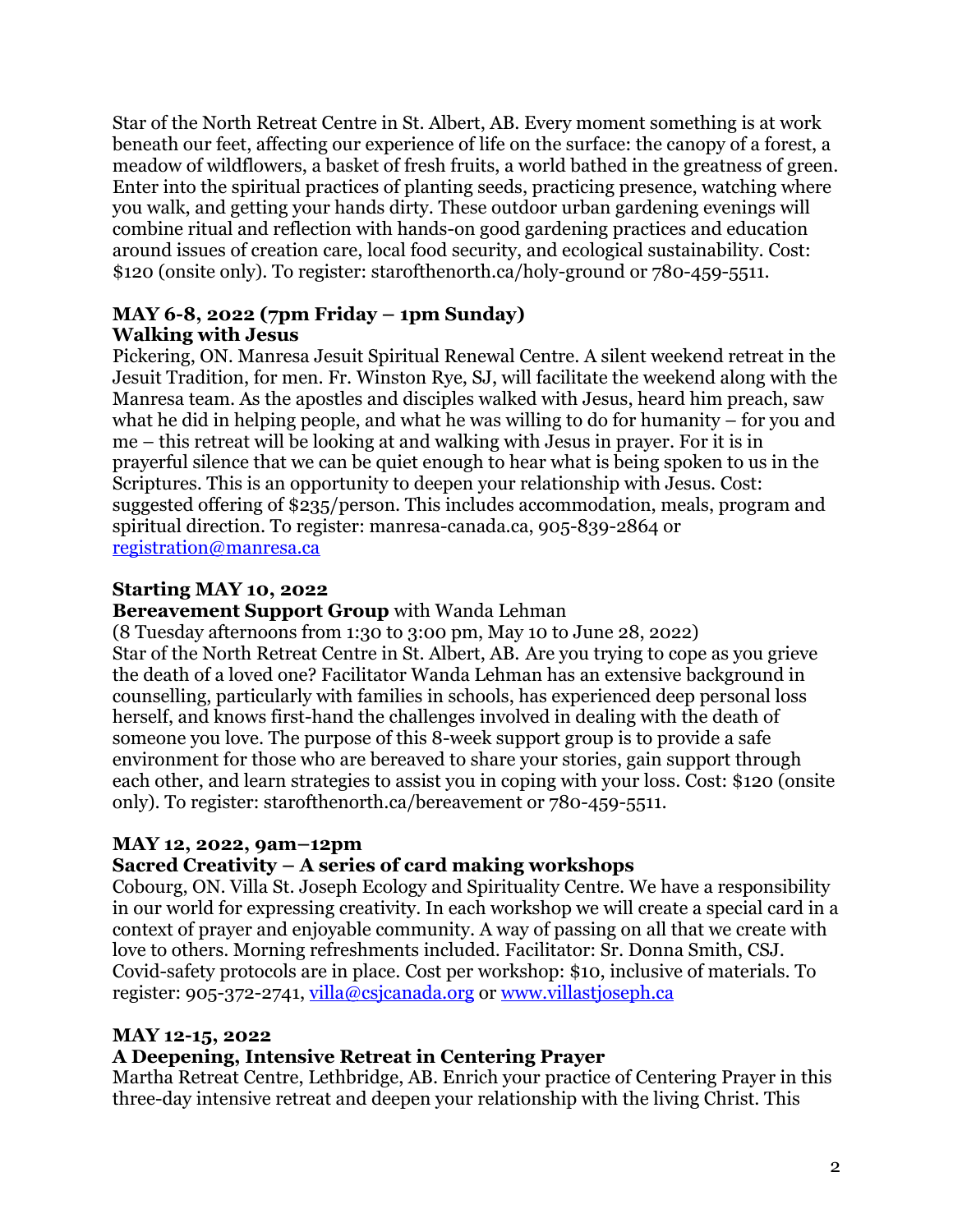silent retreat will include several periods of centering every day interspersed with meditation walks. There will be periods of scriptural discursive meditation (lectio divina) as well as visual presentations by Thomas Keating, Richard, Rohr, and other spiritual teachers. Covid - safety protocols are in place. Cost: \$375. Facilitator: Pat Boehm. To register: 403-328-3422 or martharetreatcentre.ca

### **MAY 19, 2022**

## **Together We Heal: Listening Circles to Create New Pathways**

Thursdays from 7:00 pm to 8:30 pm (MT) monthly.

Star of the North Retreat Centre in St. Albert, AB. These monthly Listening Circles serve as an opportunity to participate in decolonizing our hearts and minds; learning to walk humbly with our Creator towards healing and reconciliation. We welcome indigenous and non-indigenous to join these sessions, open to anyone interested in listening more attentively to the stories that need to be heard. We open ourselves to truth and Spirit for a renewed relationship to be born; to educate ourselves about our mutual reality and how to create new pathways together. Open to the public; by donation. To register: starofthenorth.ca/listening or 780-459-5511.

#### **MAY 25, 2022, 9am–4pm Stillness Day**

Cobourg, ON. Villa St. Joseph Ecology and Spirituality Centre. A gathering for prayer invites you into a day of silence and solitude with God. Come and rest awhile! Includes communal prayer, home-cooked meals and a personal room in a beautiful lakeside setting. Spiritual direction is available during the retreat if desired (additional cost of \$20). Covid-safety protocols are in place. Cost: \$30. To register: 905-372-2741, villa@csjcanada.org or www.villastjoseph.ca

### **MAY 27-29, 2022 (7pm Friday – 1pm Sunday) Les Misérables – Another Story Must Begin**

Pickering, ON. Manresa Jesuit Spiritual Renewal Centre. A themed weekend retreat for women, facilitated by Br. Daniel Leckman, SJ. This undirected retreat which will use the famous movie *Les Misérables* to help us explore the grace of God alongside our fallen state, the opportunities we are given to experience redemption, and be courageous enough to start "another story" in our lives. During the weekend, we will explore how five different characters of this story can help us reflect both on our faith journey and on themes of suffering, forgiveness, renewal and (obviously, revolution!) and love. The weekend will be divided into five sessions (not including the screening of the film on Friday night), with an opportunity for group discussions in between them and liturgy both Saturday and Sunday for those interested. Cost: suggested offering of \$235/person. This includes accommodation, meals, program and spiritual direction. To register: manresa-canada.ca, 905-839-2864 or registration@manresa.ca

## **APR 7-10, 2022**

## **The Four Foundations of Mindfulness**

Lethbridge, AB. Martha Retreat Centre. This 5-day silent retreat will explore the roots of mindfulness meditation. This retreat will be of interest to experienced meditators and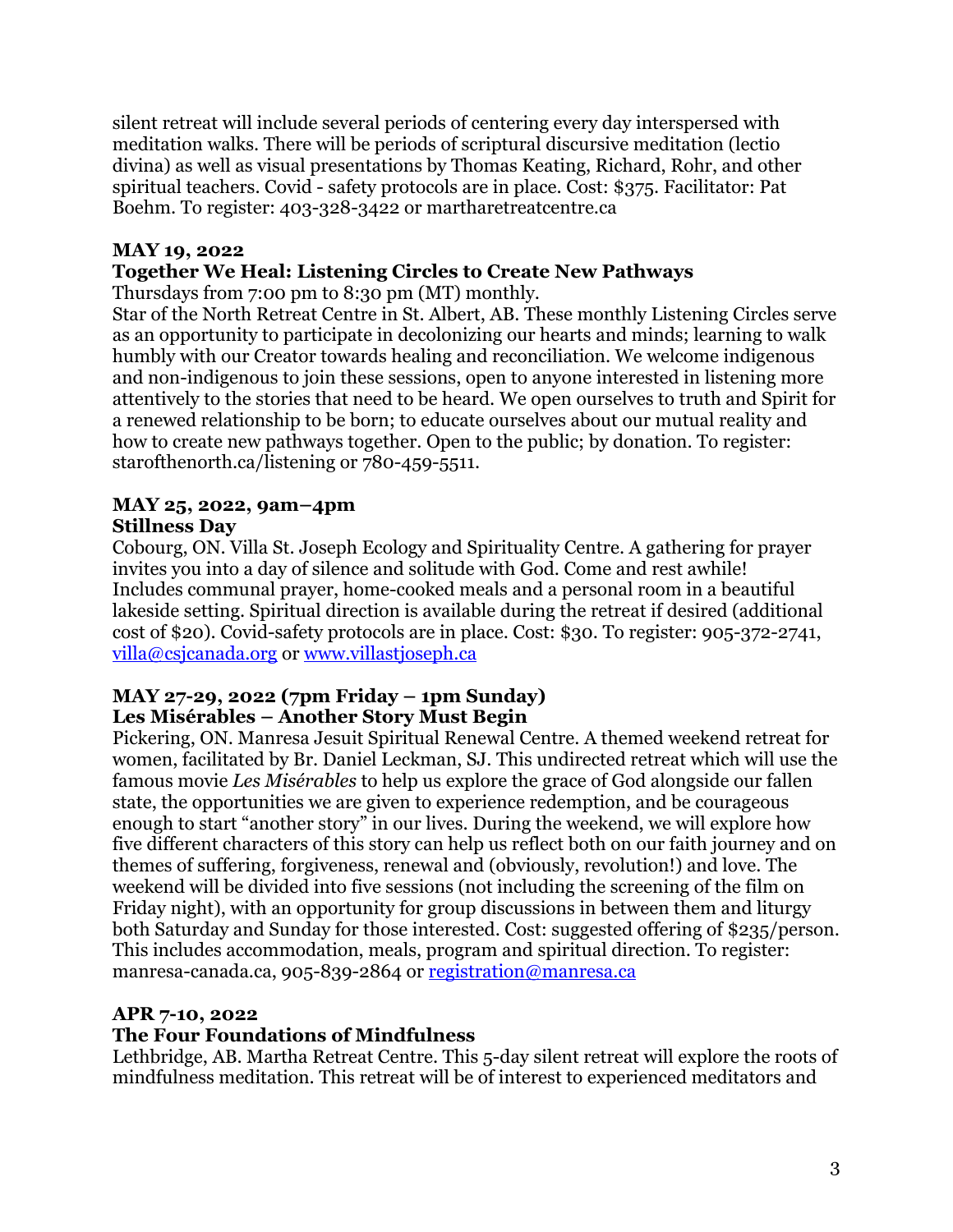those looking to deepen their practice. Please, check our website for more details. Cost: \$375. Facilitator: Bob Campbell. To register: 403-328-3422 or martharetreatcentre.ca

#### **JUN 3-5, 2022 (7pm Friday – 1pm Sunday) A silent Ignatian retreat for Young Professionals**

Pickering, ON. Manresa Jesuit Spiritual Renewal Centre. A silent weekend retreat for men and women which will help deepen your relationship with God and grow in the knowledge of God's desires for your life. Ages 19-39. Fr. John D. O'Brien, SJ will facilitate the weekend along with the Manresa team. Cost: suggested offering of \$235/person. This includes accommodation, meals, program and spiritual direction. To register: manresa-canada.ca, 905-839-2864 or registration@manresa.ca

# **JUN 3-5, 2022 Still Green and Growing**

Lethbridge, AB. Martha Retreat Centre. We all face three challenges in life: how to live life to the fullest, how to age graciously and how to die well. The last two challenges are becoming more urgent, as we are living longer lives but lack a spirituality for our wisdom years. This retreat, based on Archbishop Sylvain's new book to be published in the spring, will address these challenges. It will be a blend of his thoughts and experiences with the teachings of Ron Rolheiser, OMI and Richard Rohr, OFM who are leading the way in this area. The retreat will focus on personal growth, inner healing, and human development from the perspective of the second half of our lives. Cost: \$248. Facilitator: Archbishop Emeritus Sylvain Lavoie, OMI. To register: 403-328-3422 or martharetreatcentre.ca

# **JUN 10-11, 2022**

# **"Unified Consciousness: One Mind, One Heart"**

Ottawa, ON. Saint Paul University Amphitheatre.

Dom Laurence Freeman OSB, director of the World Community of Christian Meditation. will give the plenary keynote address of the conference on June 10, 7-9 pm. Everyone is invited for this! The theme will be the crucial importance of this time to restore our divided world and how the practice of meditation lays the foundation for this by the unifying of mind and heart. Cost for the Friday evening plenary is \$25. For info and to reserve, email: barbara\_chouinard@hotmail.com. For the full two day conference June 10-11, see the Events page at https://www.wccm-canada.ca/

## **JUN 10-12, 2022 (7pm Friday – 1pm Sunday) Make all your life something beautiful for God**

Pickering, ON. Manresa Jesuit Spiritual Renewal Centre. A silent weekend retreat in the Jesuit Tradition, for men and women. Ann Hanley will facilitate the weekend along with the Manresa team. St. Teresa of Calcutta, Nobel Peace Prize Laureate, was gifted with a unique charism and message for our world today. Her spirituality brings us a new depth and understanding of contemporary Christian anthropology and biblical hermeneutic. Ms. Hanley will introduce us to the spirituality of St. Teresa, founded upon a personal experience of the thirst of Jesus in our hearts in the Blessed Sacrament and in the poorest of the poor, beginning with those in our own families. Cost: suggested offering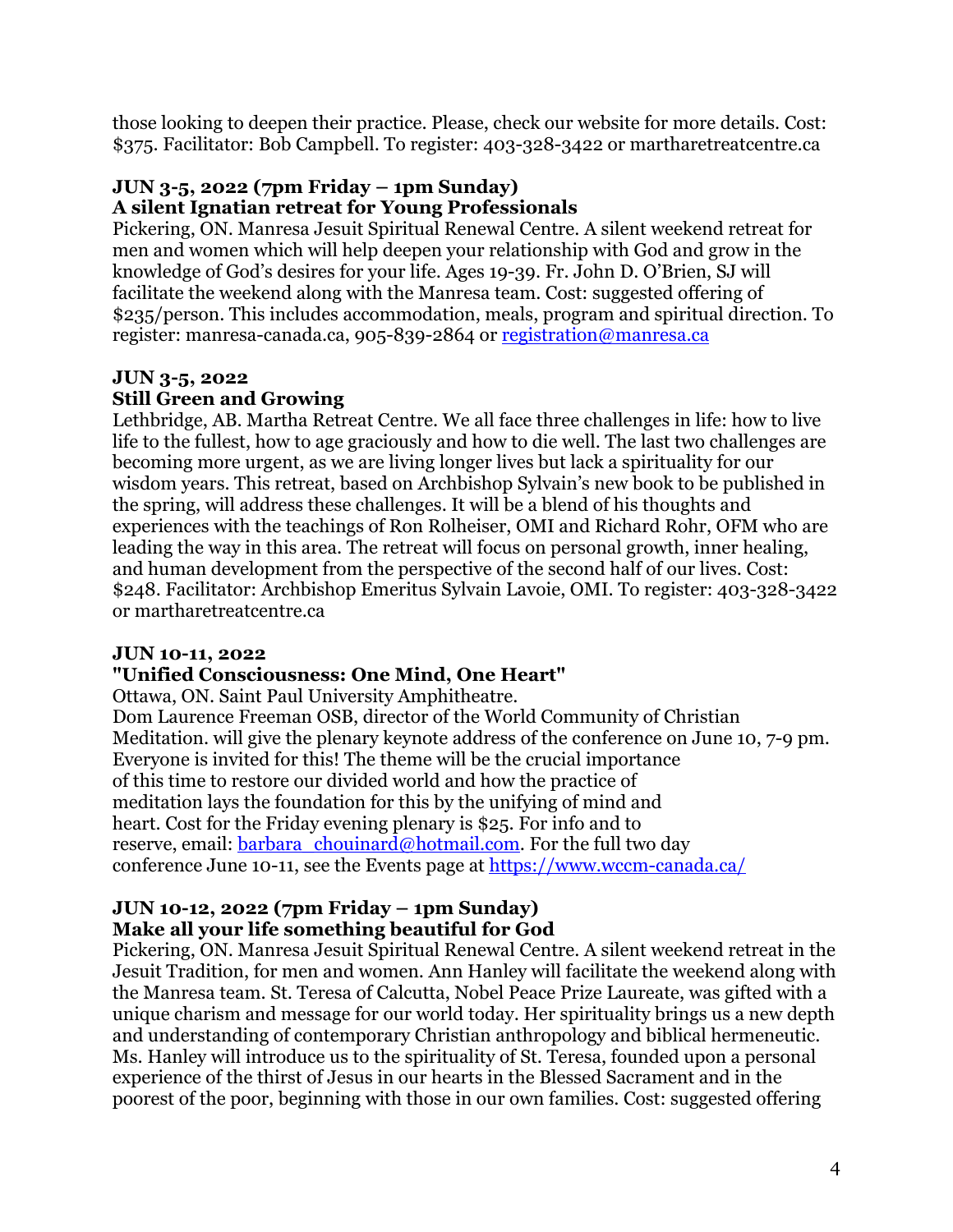of \$235/person. This includes accommodation, meals, program and spiritual direction. To register: manresa-canada.ca, 905-839-2864 or registration@manresa.ca

# **JUL 17-23, 2022 7 Day Directed Retreat**

Arnprior, ON, Galilee Centre. Retreat in an environment of silence, as part of a praying community discerning the ways of God through prayer. A Directed Retreat provides you with an individual Spiritual Director to speak of your life and prayer based on Sacred Scripture. Our chapel, lounge and beautiful grounds provide you with prayerful spaces. The Eucharist is celebrated daily along with Adoration of the Blessed Sacrament. Cost: \$950/person, including all accommodations and meals. Please call for commuter and virtual pricing options. Register at www.galileecentre.com or 613-623-4242 x 21.

# **JUN 20-24, 2022 (4pm Monday – 1pm Friday) A 5-day Individually Directed Retreat**

Pickering, ON. Manresa Jesuit Spiritual Renewal Centre. An individually directed retreat offers participants a silent and peaceful environment for five days. You will benefit from all the usual Manresa amenities: silence, a private room, three meals/day, daily celebration of the Eucharist and access to our beautiful grounds. A directed retreat offers you a daily meeting with an experienced spiritual director. This person serves as a guide, helping you and God to engage with each other. There are no group activities during this retreat. Space is limited. Cost: suggested offering of \$625/person. This includes accommodation, meals and individual direction. To register: manresacanada.ca, 905-839-2864 or registration@manresa.ca

## **JUN 22-29, 2022 (Wednesday, 7pm – Wednesday after lunch) Personal Directed Retreat**

Cobourg, ON. Villa St. Joseph Ecology and Spirituality Centre. Enter into days of silence, rest and personal spiritual discovery. Spiritual direction available daily or as desired. Includes some communal prayer, home-cooked meals and a personal room in a beautiful lakeside setting. Covid-safety protocols are in place. Cost: \$525 for the week. To register: 905-372-2741, villa@csjcanada.org or www.villastjoseph.ca

# **JUL 3-10, 2022**

# **"Let God Rise Up" Ps. 68:1 – An 8-Day Silent Directed Retreat**

Star of the North Retreat Centre in St. Albert, AB. Find rest and renewal in a peaceful and healing environment. This retreat is an opportunity to come aside; away from the usual noise and busyness of daily life. The invitation to enter stillness, refresh your spirit, and renew your relationship with our loving God awaits you in this summer retreat. Prayer, daily reflections, individual direction sessions, Eucharist, healthy meals, walking trails, and rest are all elements of this retreat. Includes meals, accommodations, spiritual direction & brief daily reflections. Cost: \$900 (includes meals and lodging). To register: starofthenorth.ca/silent or 780-459-5511.

## **JUL 17-24, 2022 Let us Sing to the Lord – Psalms for Our Lives**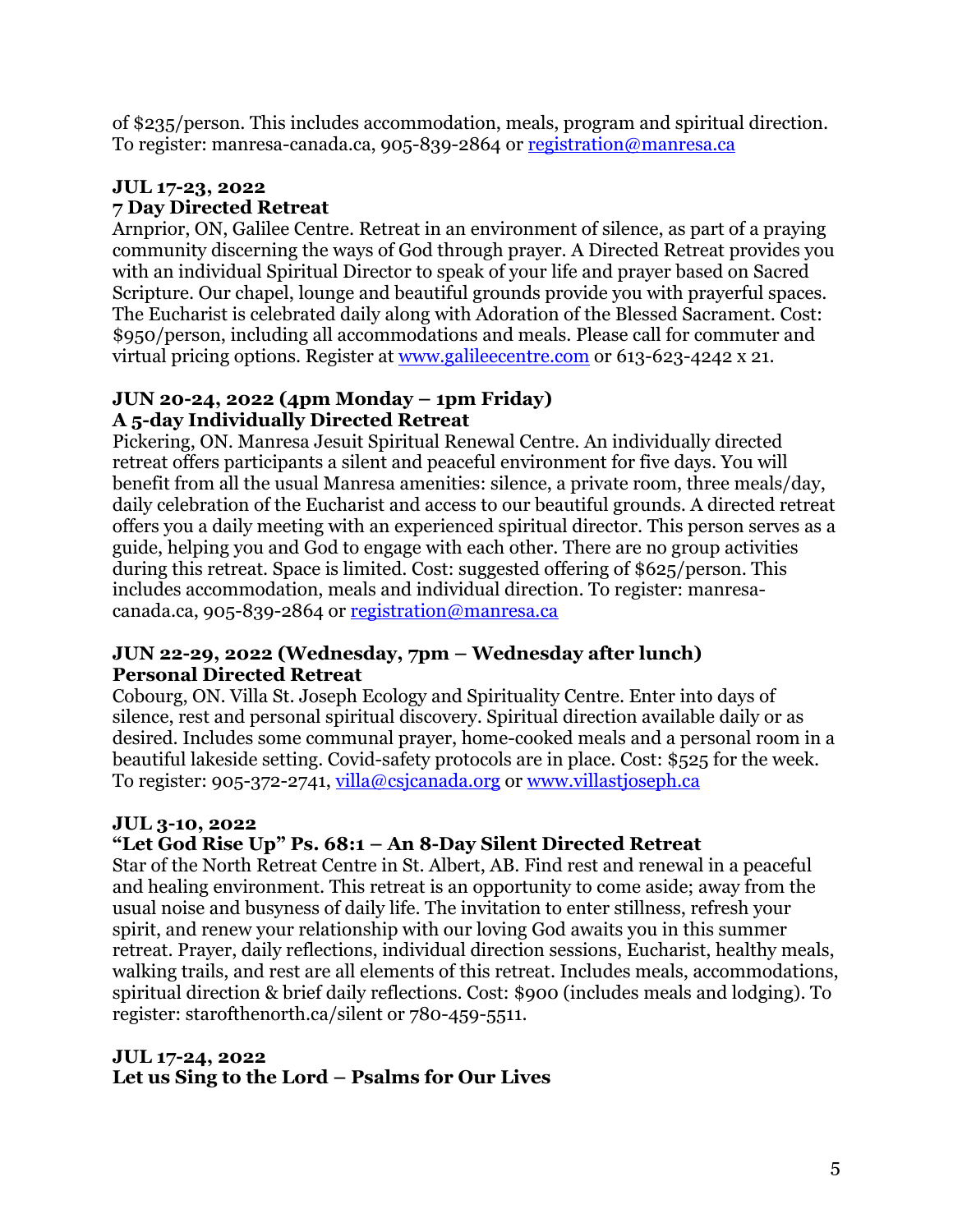Cochrane, AB. Mount St Francis Retreat Centre. 7-Day Directed Retreat facilitated by the Retreat Team. The psalms touch into the human experience of joy, sorrow, lament, praise and thanksgiving. Starting with select psalms and incorporating contemporary works, this retreat will explore our call to life, to love, to relationship and to awareness of God. Throughout this silent retreat in the stillness and quiet, and through scripture and prayer the retreatant will be refreshed. Cost: \$650; booking deposit of \$50 is required. This includes accommodation, meals, and Retreat Director. Retreats begin with Supper at 5:30pm on Sunday. To register: 403-932-2012 or mtfrancis@shaw.ca

### **AUG 7-12, 2022**

## **The Light of God's Glory Gathering in the Spirit (GIS)**

Kelowna, BC. St. Charles Garnier Church and Seton House of Prayer. Join Fr. Peter Sanders as he examines the Word of God from Rev 19.7, "Let us rejoice and exult and give Him Glory." Come to listen and share the Word of God living and active in us as we praise and worship him and experience his healing. Fr. Peter's ministry has taken him worldwide on seminars, retreats and healing services. Pre-gathering info: Lynne Williams 1-250-489-1702, lynnedwilliams50@hotmail.com.

For info: https://www.holyspiritbaptizer.com/gathering-in-the-spirit Registration: Maria McManus 1-250-707-1423, untamedspirit@telus,net. Cost: Seton House \$500 early bird until June 17; \$550 regular until July 22; commuter \$275 until June 17; \$325 until July 22.

#### **AUG 11-19, 2022**

#### **Soil to Soul Retreat: Eights Days about Food**

Guelph, ON. Loyola House – Ignatius Jesuit Centre. Facilitated by Greg Kennedy, SJ, this retreat will take full advantage of Ignatius Jesuit's Centre's special blessings: it's huge, working certified organic farm; it's spiritual tradition of seeking God in the simplest of everyday things; and it's renowned Loyola House kitchen. Cost: \$830-910. Register online at www.loyolahouse.com or contact registration@ignatiusguelph.ca or 519-824-1250 ext 266.

#### **AUG 22-27, 2022**

#### **Weaving our Life in God - Reflections from the Life of St. Clare of Assisi**

Cochrane, AB. Mount St Francis Retreat Centre. 6-Day Silent Retreat facilitated by the Retreat Team. St. Clare is not as well-known as St. Francis of Assisi, yet she was a central influence not only to Francis but to the early Franciscan community after his death. Her writing and witness has something valuable to offer to women and men today. In the quiet, vast setting of Mt. St. Francis you can discover what stirred the heart of St. Francis of Assisi. Cost: \$600; booking deposit of \$50 is required. This includes accommodation, meals, program. and spiritual direction. Retreat begins with supper at 5:30pm on Monday. To register: 403-932-2012 or mtfrancis@shaw.ca. www.mountstfrancis.ca

#### **OCT 4 –NOV 13**

#### **The Full Spiritual Exercises Experience**

Guelph, ON. Loyola House – Ignatius Jesuit Centre. The Full Spiritual Exercises Experience at Loyola House offers an experience of prayer and daily guidance with a spiritual director as one journeys through the Spiritual Exercises of St. Ignatius.